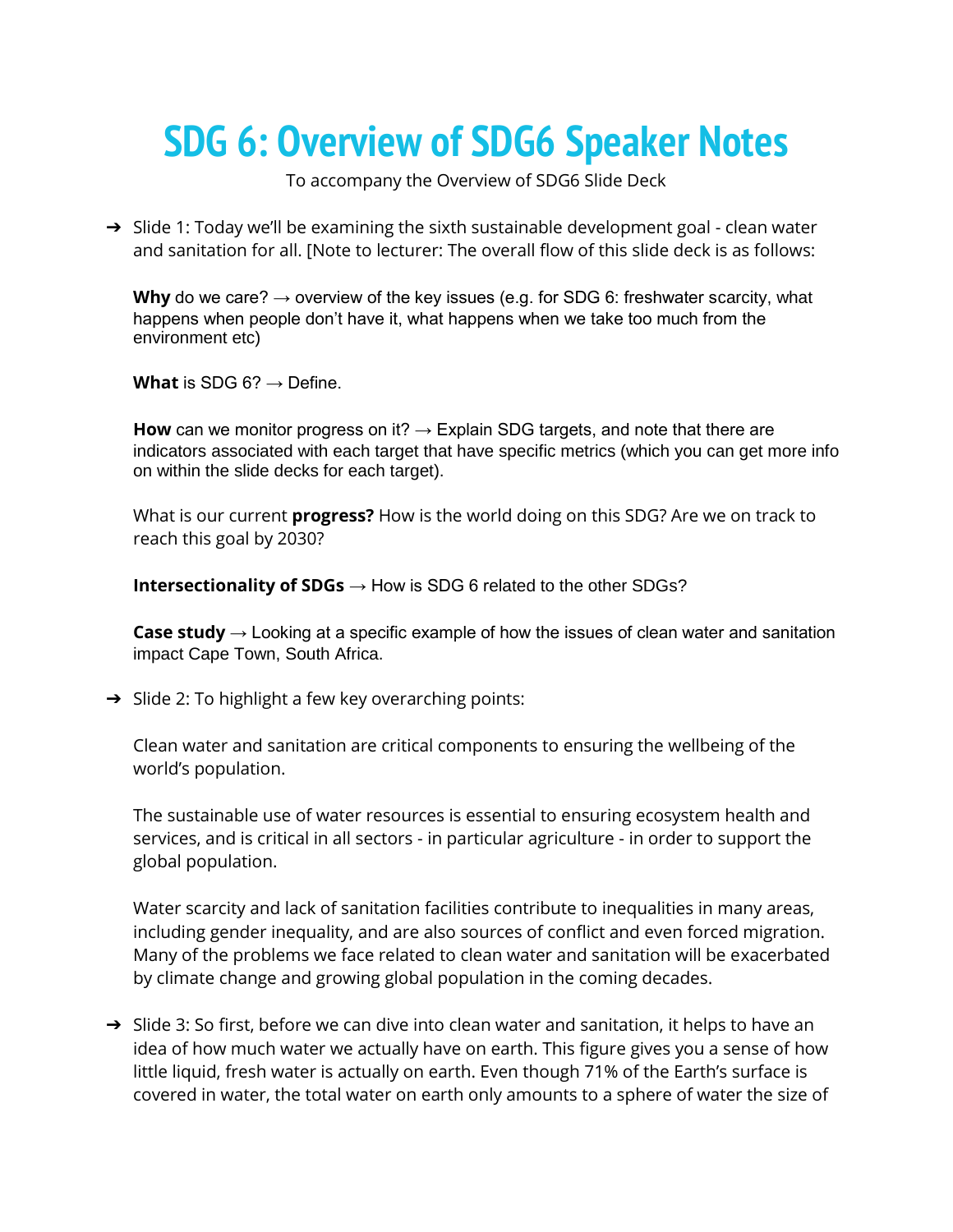that larger blue "marble" shown here on top of North America. Of this water, less than 3 percent is actually freshwater, represented by the "medium" size sphere in the figure and in the legend (that's *much* smaller than the first sphere). Let's take a closer look at where we can find this freshwater on earth.

- → Slide 4: This is a somewhat classic figure in the world of hydrology, published initially in 1993. The whole column on the left represents that larger blue sphere we saw on the previous slide - the total volume of water on earth. Of this column, only that top blue slice (2.5%) is freshwater. The middle column expands this freshwater: 68.7% of which is "trapped" in glaciers and icecaps, and relatively inaccessible for use. The next largest portion of this middle column is groundwater, which accounts for roughly 30.1% of the freshwater on earth. The surface/other freshwater - including all the lakes, rivers, and swamps - accounts for *only* 1.2% of the freshwater on earth! 1.2% *of* 2.5% is only 0.03%. That means that surface water and any other source of freshwater that isn't in glaciers, icecaps, or groundwater, accounts for only 0.03% of all the water on Earth. As you'll see in the rest of this lecture and in the additional slides on the different targets associated with SDG 6, access to clean freshwater is essential for human health, environmental wellbeing, and economic prosperity. This freshwater is not only scarce *and* essential, but it also is being threatened by over-use, contamination, pollution, rising sea levels, and many other actors that are largely human-induced.
- → Slide 5: As defined by the United Nations, sustainable development goal number 6 is to "ensure availability and sustainable management of water and sanitation for all." Here's a short video highlighting some of the key issues this sustainable development goal addresses. \*Play video.\*
- ➔ Slide 6: Before we jump into SDG 6, here are a few useful definitions to keep in mind.

SDGs: As explained by the UN, "The Sustainable Development Goals (SDGs), also known as the Global Goals, were adopted by all United Nations Member States in 2015 as a universal call to action to end poverty, protect the planet and ensure that all people enjoy peace and prosperity by 2030. The 17 SDGs are integrated—that is, they recognize that action in one area will affect outcomes in others, and that development must balance social, economic and environmental sustainability."

TARGETS:Each sustainable development goal has a series of targets associated with it, that define different aspects of the goal in more clarity and specificity. All of the sustainable development goals, except number 17, have two types of targets: first, outcome targets, which represent a specific circumstance to achieve, such as 6.1: safe and affordable drinking water. The second type of target is called a "Means of Implementation" target, which essentially details how the sustainable development goal will be achieved, with an emphasis on global as well as local partnerships and effort. Sustainable development goal number 17, "'Strengthen the means of implementation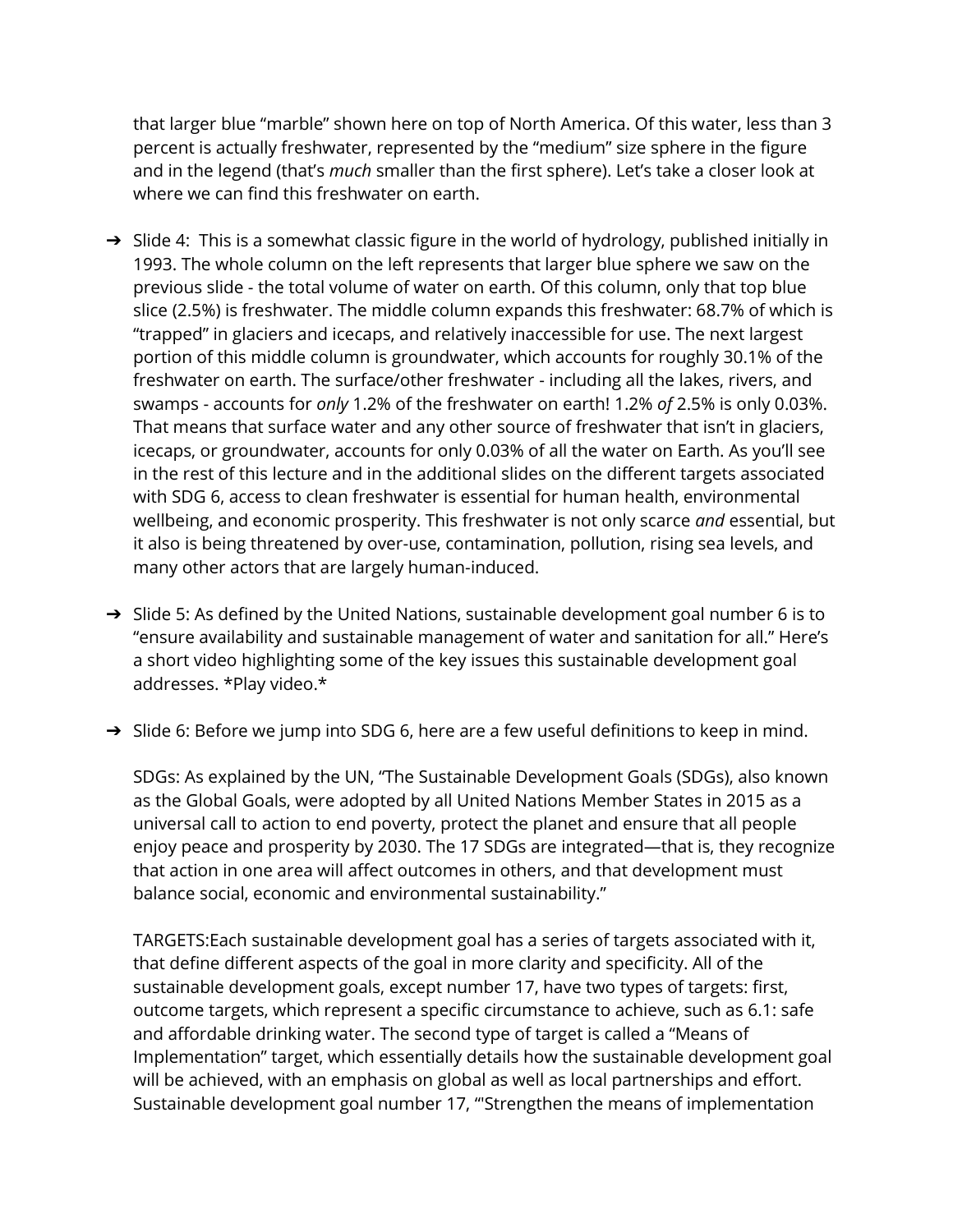and revitalize the Global Partnership for Sustainable Development" is "wholly about how the SDGs will be achieved."

- → Slide 7: Sustainable development goal 6 has eight associated targets comprised of six outcome targets (6.1 through 6.6), and two means of implementation targets (6.A and 6.B).
- → Slide 8: These are the primary objectives of the eight targets associated with SDG 6. A reminder of the components of the sustainable development goals as defined previously - each of these targets have at least one indicator associated with them that facilitates measuring progress over time. We'll look at an example of this on the next slide. It's important to note that even though the overarching sustainable development goal 6 was broken into these eight targets, the targets are inextricably linked and all contribute to ensuring the availability and sustainable management of water and sanitation for all.
- ➔ Slide 9: For example, for target 6.4, one of the indicators is change in water-use efficiency over time, which can be measured by examining the freshwater withdrawals as a share of internal resources. This allows us to see how the amount of water being used compared to the amount of water that's actually available, is changing over time for an area.
- → Slide 10: Using these eight targets associated with SDG 6 and their associated indicators, we can track progress for countries over the past several years (to decades, depending on data availability), and examine trends to project what progress will be made by 2030.
- ➔ Slide 11: Overall, based on available data from Sachs et al. (2020)\*, the "Sustainable Development Report 2020" index and dashboard displays global progress on each of the sustainable development goals. The figure here shows the world's overall progress on SDG 6; as you can see, very few countries have achieved SDG 6 (Finland, Czech Republic, and Croatia), and the most significant challenges remain in Africa, southeastern Asia, and a handful of other countries. Though this may seem a little discouraging, we still have several years before 2030 to continue the progress we've made and accelerate it further through innovation and increased collaboration and advancements. Let's look at what the trends project for 2030 \*next slide\*
- → Slide 12: Here, based on current trends, we can see that many countries are on track to achieve SDG 6, or are at least moderately improving water and sanitation conditions by 2030. There are however, a number of countries that are "stagnating" - or not making significant progress forwards. According to these measurements, no countries have projected water or sanitation circumstances for 2030 that worse than they are currently, as can be seen by the lack of countries colored in red.
- → Slide 13: To put the progress still needed to achieve SDG 6 into context as noted by The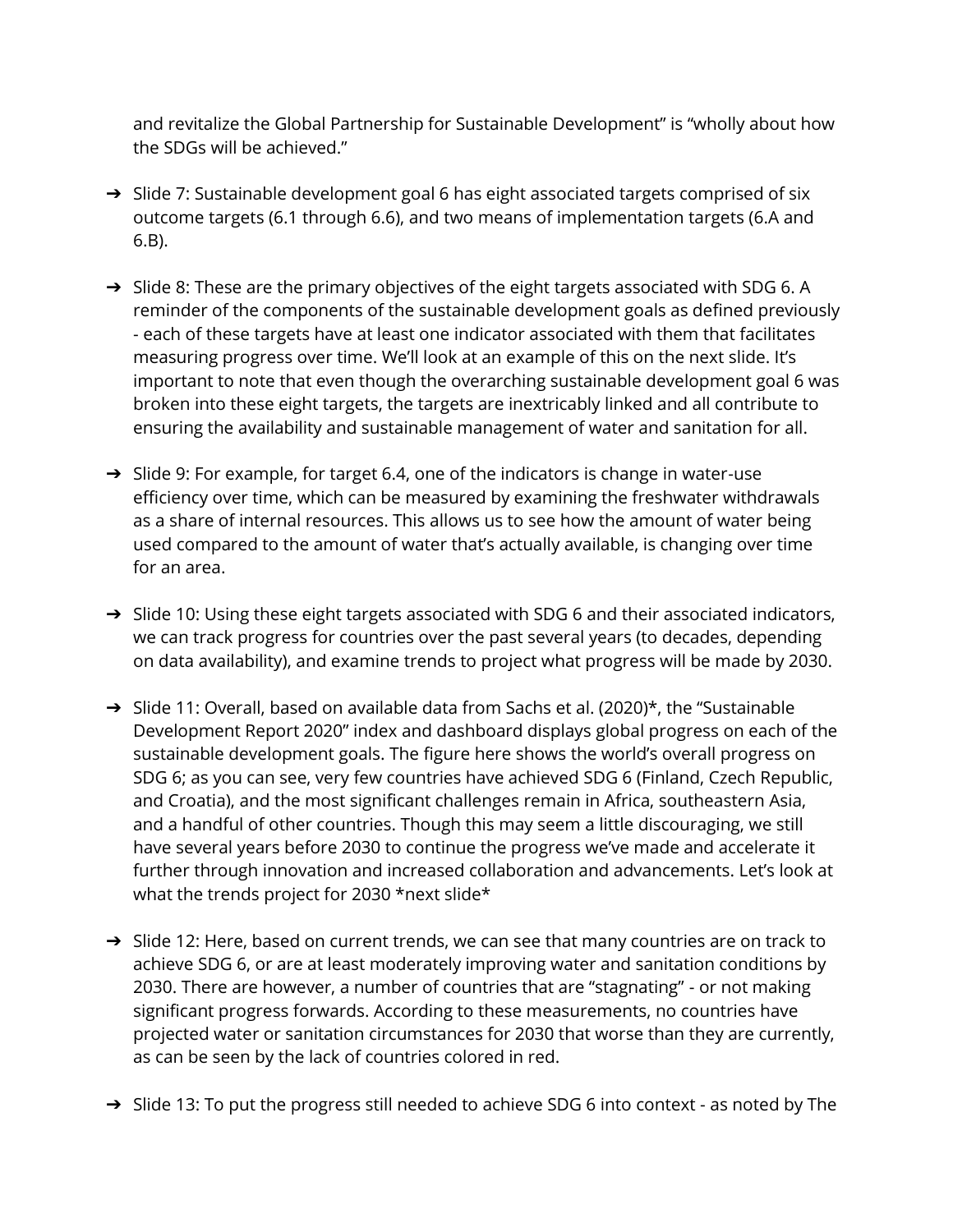Global Goals, "1 in 3 people live without sanitation. This is causing unnecessary disease and death. Although huge strides have been made with access to clean drinking water, lack of sanitation is undermining these advances. If we provide affordable equipment and education in hygiene practices, we can stop this senseless suffering and loss of life."

- → Slide 14: Additionally, climate change and additional factors will continue to exacerbate water-related problems. As calculated by UNICEF in 2017, "It is estimated that by 2040, 1 in 4 of the world's children under 18 - some 600 million in all - will be living in areas of extremely high water stress." Proactive solutions have to be designed and implemented to reduce this number.
- → Slide 15: As described by UNICEF: "For children, water is life: without it they cannot survive. Safe drinking water is essential for their health and survival, and unsafe water can make them sick or even kill them.

But a lack of safe water, sanitation and hygiene (WASH) affects more than just children's health. It affects their physical development, exacerbating malnutrition and stunting. It affects their education, disrupting learning and sometimes forcing them to skip school to walk long

distances to collect water. Water scarcity reduces livelihood opportunities for their families and communities, leading to migration, conflict and even child labour."

Just touching on some of the high level areas of interconnectedness demonstrated in this quote: access to clean water and sanitation closely relates to other sustainable development goals, including SDG 2 (zero hunger), SDG 3 (good-health and well-being), SDG 4 (quality education), SDG 8 (decent work and economic growth), SDG 11 (sustainable cities and communities), and SDG 16 (peace, justice, and strong institutions) just to highlight a few. Connections can be drawn from SDG 6 to all of the 17 SDGs.

- → Slide 16: Beyond the several listed on the previous slide, connections can be made between SDG 6 and every other SDG. A few additional examples include the impact of climate change (SDG 13) on the water cycle that will impact the obstacles certain countries must overcome in order to achieve SDG 6 - including rising sea levels with associated saltwater intrusion, as well as increased flooding and droughts which may alter how much water is available (and in particular - *when* and *where* this water is available). Additionally, the quality and quantity of water available for the environment (SDG 6) greatly impacts both terrestrial and aquatic ecosystem health, which thus impacts achieving SDG 15 (life on land), and SDG 14 (life below water).
- → Slide 17: One example of extreme water scarcity that gained international attention, was the near-"Day Zero" water crisis in Cape Town, South Africa in 2018. Note that "Day Zero" essentially refers to the day when there is no water left to pipe to the city's citizens. This video provides a brief background on this situation, and some of the measures used to